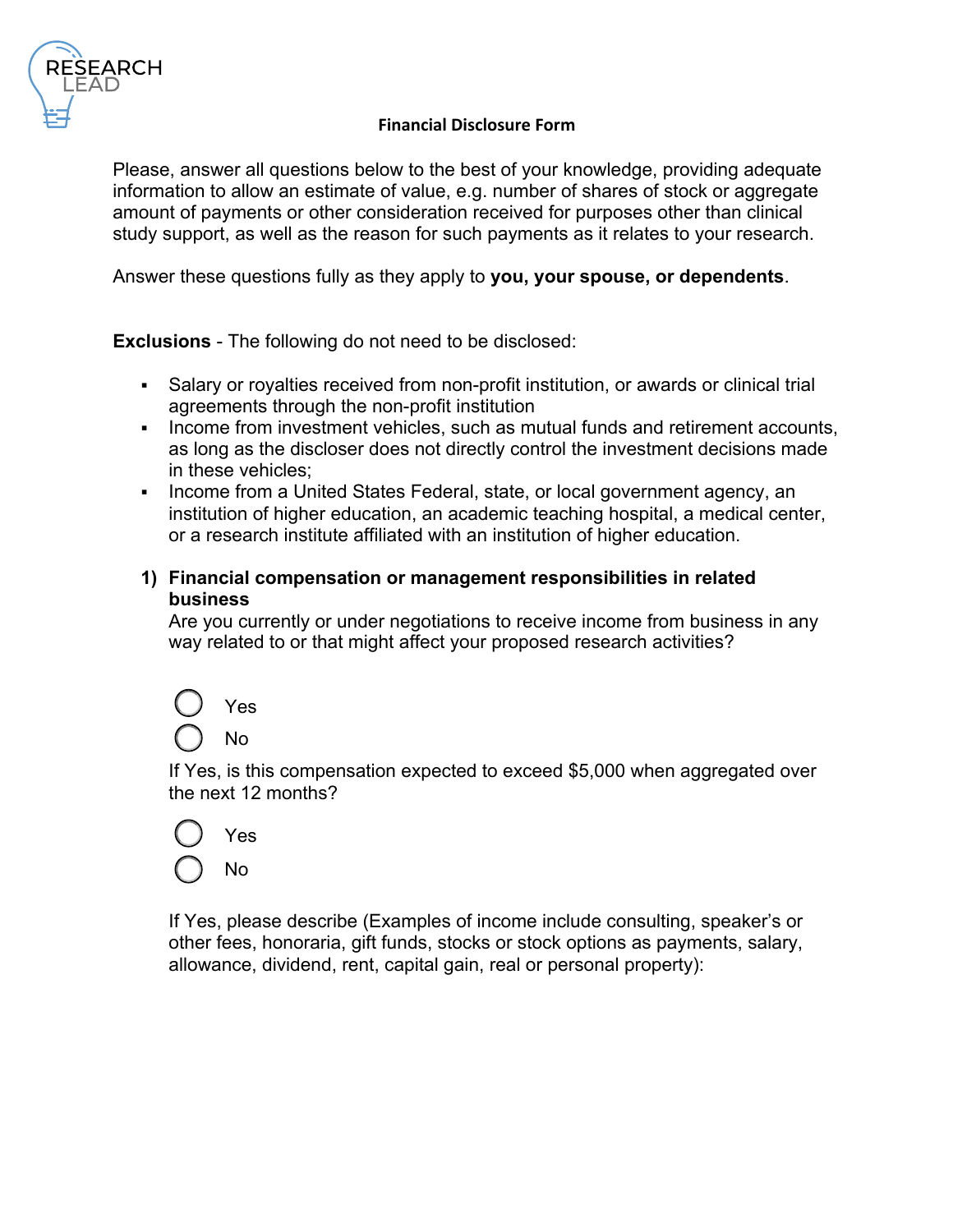## **2) Equity interest or business ownership**

Are you currently or under negotiations to hold financial interests exceeding \$5,000 or any percent ownership in a business enterprise related to your proposed research activities?



If Yes, please describe:

# **3) Intellectual property and related businesses**

Are you currently or under negotiations to receive compensation from a business enterprise due to intellectual property (e.g. patents, copyrights, or royalty agreements) that might affect your proposed research?



If Yes, please describe:

# **4) Executive relationship**

Are you currently holding or under negotiations to hold a board or advisory position related to any company with a financial interest in the results of your research?

Yes No

If Yes, please describe: